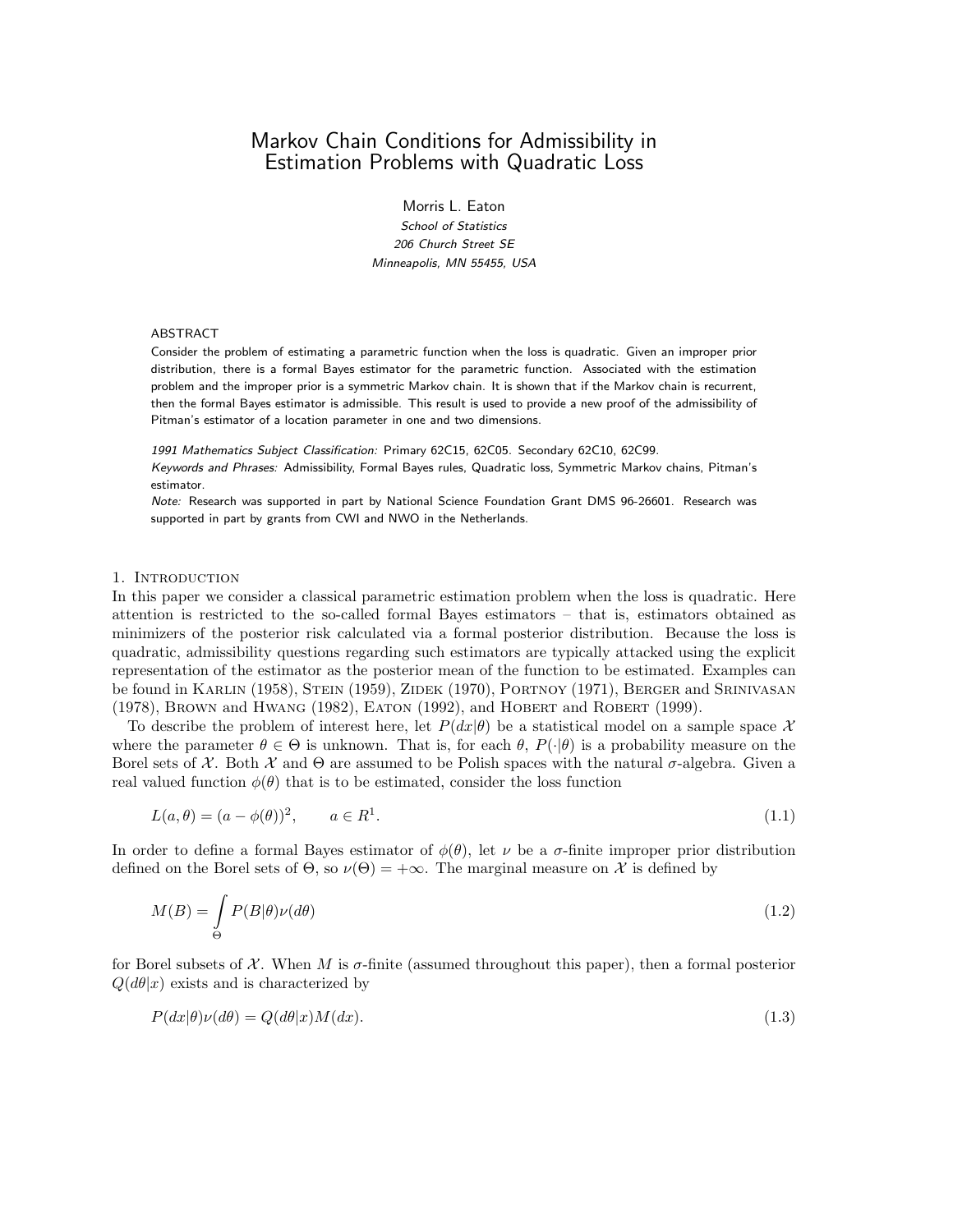The equality in (1.3) means that the measures on  $\mathcal{X} \times \Theta$  defined by the left and right side of (1.3) are equal. The formal posterior  $Q(\cdot|x)$  is a probability measure for each  $x \in \mathcal{X}$ . For a discussion of the existence of  $Q$  and uniqueness (up to sets of  $M$ -measure zero), see JOHNSON (1991).

When the loss is (1.1) and the improper prior is  $\nu$ , the formal Bayes estimator of  $\phi(\theta)$  is defined to be the point  $a(x)$  which miminizes (over  $a$ 's)

$$
\int (a - \phi(\theta))^2 Q(d\theta|x). \tag{1.4}
$$

Of course, the minimizer is

$$
\hat{\phi}(x) = \int \phi(\theta) Q(d\theta | x). \tag{1.5}
$$

For the present, questions concerning the existence of integrals will be ignored. The risk function of this estimator is

$$
R(\hat{\phi}, \theta) = E_{\theta}(\hat{\phi}(X) - \phi(\theta))^2
$$
\n(1.6)

where  $E_{\theta}$  denotes expectation under  $P(\cdot|\theta)$ . The main focus of this paper concerns the admissibility of  $\hat{\phi}$  and the relationship of this admissibility to a Markov chain associated with the estimation problem.

For our purposes, the relevant notion of admissibility is the following (STEIN (1965)).

DEFINITION 1.1. For any estimator  $t(X)$  of  $\phi(\theta)$ , let  $R(t, \theta) = E_{\theta}(t(X) - \phi(\theta))^2$  be the risk function of t. The estimator  $\hat{\phi}$  is almost-v-admissible  $(a - \nu - a)$  if for every estimator t which satisfies

$$
R(t,\theta) \le R(\hat{\phi},\theta) \text{ for all } \theta,\tag{1.7}
$$

the set

$$
B = \{\theta | R(t, \theta) < R(\hat{\phi}, \theta)\}\tag{1.8}
$$

has  $\nu$ -measure zero.

In other words,  $\hat{\phi}$  is  $a - \nu - a$  if there is no estimator t which is at least as good as  $\hat{\phi}$  everywhere (i.e., (1.7) holds) and which beats  $\hat{\phi}$  on a set of positive *v*-measure.

An important technical tool for establishing  $a - \nu - a$  is the so-called Blyth-Stein condition (BLYTH (1951), STEIN (1955)). To describe this condition, let C be a measureable subset of  $\Theta$  with 0 <  $\nu(C)$  < + $\infty$ . Consider the following class of real valued functions defined on  $\Theta$ :

$$
U(C) = \{g|g \ge 0, g \text{ is bounded },
$$
  

$$
g(\theta) \ge 1 \text{ for } \theta \in C, \quad \int g(\theta)\nu(d\theta) < +\infty \}.
$$
 (1.9)

For  $g \in U(C)$ , think of  $g(\theta)\nu(d\theta)$  as defining a proper prior distribution (it has not been normalized to integrate to one) and consider the marginal measure on  $\mathcal X$  given by

$$
M_g(B) = \int P(B|\theta)g(\theta)\nu(d\theta). \tag{1.10}
$$

Because the measure  $M_q$  is finite, we can write (as in (1.3)),

$$
P(dx|\theta)g(\theta)\nu(d\theta) = Q_g(d\theta|x)M_g(dx)
$$
\n(1.11)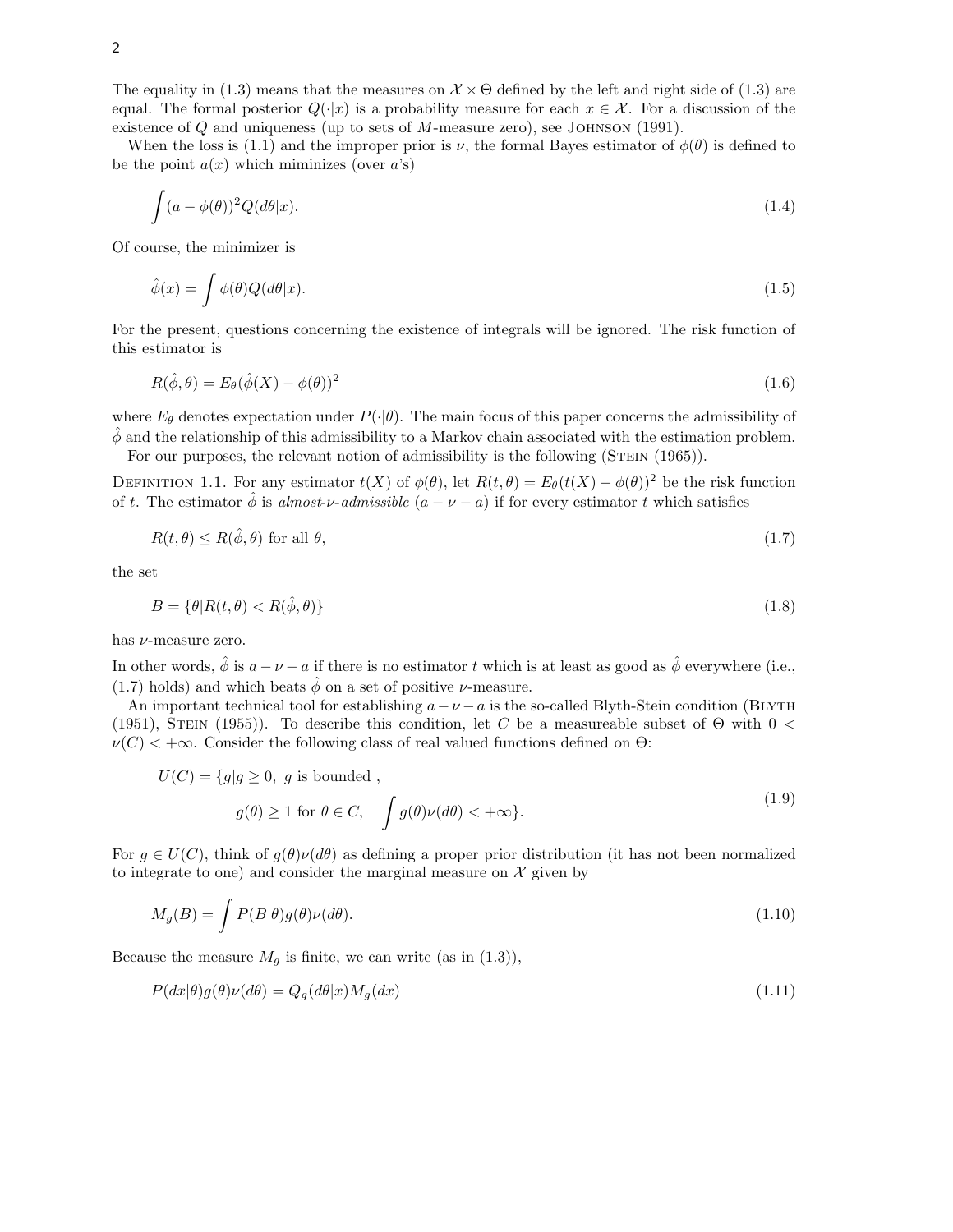where  $Q_g(d\theta|x)$  now is a proper posterior distribution corresponding to the proper prior  $cg(\theta)\nu(d\theta)$ where  $c$  is the normalizing constant. Thus, the Bayes solution to the estimation problem is the Bayes estimator

$$
\hat{\phi}_g(x) = \int \phi(\theta) Q_g(d\theta|x)
$$
\n(1.12)

which is the posterior mean of  $\phi(\theta)$ . Next, consider the *integrated risk difference* 

$$
IRD(g) = \int [R(\hat{\phi}, \theta) - R(\hat{\phi}_g, \theta)]g(\theta)\nu(d\theta).
$$
\n(1.13)

Roughly (subject to some regularity described precisely in later sections), one version of the Blyth-Stein condition is:

$$
\begin{cases}\n\text{For sufficiently many sets } C, \\
\inf_{g \in U(C)} IRD(g) = 0.\n\end{cases}
$$
\n(1.14)

When (1.14) holds, then  $\hat{\phi}$  is a  $a - \nu - a$  (for example, see STEIN (1965)). In typical examples, a direct verification of (1.14) is not routine.

A main result in this paper provides an upper bound for  $IRD(g)$  which allows us to use results from Markov chain theory to establish a sufficient condition for (1.14). This result, established in Section 3 under regularity conditions, is the following:

For 
$$
g \in U(C)
$$
,  $IRD(g) \le \Delta(\sqrt{g})$  where  
\n
$$
\Delta(h) = \int_{\Theta} \int_{\Theta} \int_{\mathcal{X}} (h(\theta) - h(\eta))^2 (\phi(\theta) - \phi(\eta))^2 Q(d\theta|x) Q(d\eta|x) M(dx)
$$
\nis defined for real valued functions h. (1.15)

Although the function  $\Delta(h)$  looks rather complicated, there is a Markov chain associated with  $\Delta$ lurking in the background. To see this, recall (1.3) and let

$$
R(d\theta|\eta) = \int_{\mathcal{X}} Q(d\theta|x) P(dx|\eta). \tag{1.16}
$$

Then  $R(\cdot|\eta)$  is the expected value of the formal posterior  $Q(\cdot|x)$  when the model is  $P(\cdot|\eta)$ . Obviously,  $R(\cdot|\eta)$  is a transition function (see EATON (1992, 1997) for further discussion; see HOBERT and ROBERT (1999) for some related material) and we can write

$$
\Delta(h) = \int_{\Theta} \int_{\Theta} (h(\theta) - h(\eta))^2 (\phi(\theta) - \phi(\eta))^2 R(d\theta|\eta) \nu(d\eta).
$$
 (1.17)

Then, with

$$
\begin{cases}\n\psi(\eta) = \int_{\Theta} (\phi(\theta) - \phi(\eta)^2 R(d\theta|\eta)) \\
T(d\theta|\eta) = \psi^{-1}(\eta)(\phi(\theta) - \phi(\eta))^2 R(d\theta|\eta) \\
\xi(d\eta) = \psi(\eta)\nu(d\eta)\n\end{cases}
$$
\n(1.18)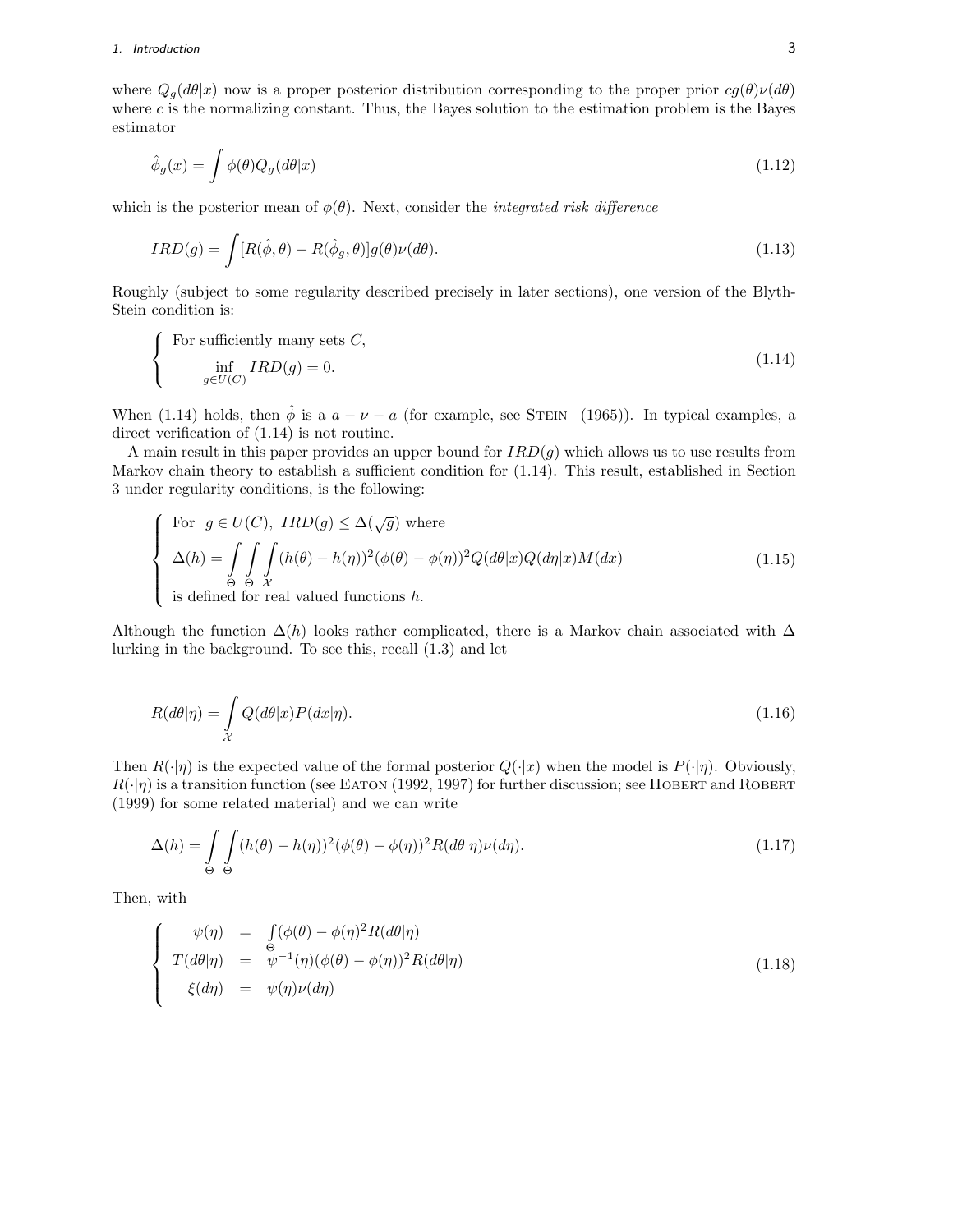it follows that

$$
\Delta(h) = \int_{\Theta} \int_{\Theta} (h(\theta) - h(\eta))^2 T(d\theta | \eta) \xi(d\eta).
$$
\n(1.19)

By definition,  $T(d\theta|\eta)$  is a transition function and hence defines a discrete time Markov chain,  $W =$  $(W_0 = \eta, W_1, W_2, \dots)$  whose state space is  $\Theta$  and whose path space is  $\Theta^{\infty}$ . That is, under  $T(\cdot|\eta)$ , the chain starts at  $W_0 = \eta$  and the successive states of the chain  $W_{i+1}$  have distribution  $T(\cdot|W_i)$ ,  $i = 0, 1, 2, \ldots$  Under some regularity conditions to be specified later, when the chain W is "recurrent", it follows from results in EATON (1992, Appendix 2) that

$$
\begin{cases}\n\text{ for each set } C \text{ with } 0 < \nu(C) < +\infty, \\
\inf_{g \in U(C)} \Delta(\sqrt{g}) = 0\n\end{cases} \tag{1.20}
$$

Therefore, the recurrence of the chain W implies that (1.14) holds and hence  $a - \nu - a$  for  $\hat{\phi}$  obtains. In summary, the above argument runs as follows:

- (i) The Blyth-Stein condition (1.14) is sufficient for  $a \nu a$ .
- (ii) The integrated risk difference is bounded above by  $\Delta(\sqrt{g})$  as in (1.15).
- (iii) When the Markov chain associated with  $\Delta$  is recurrent, then (1.20) implies (1.14) holds and we have  $a - \nu - a$ .

Step (i) is a well known technique in decision theory and has appeared in many application such as those listed at the beginning of this section. Step (iii) was used in Eaton (1992) and is a direct consequence of general results concerning symmetric Markov chains. What is new in this paper is step (ii) as expressed in (1.15). Inequalities like (1.15) were used in Eaton (1992) but only for bounded functions  $\phi$ . Thus the advance here is the extension of the Markov chain arguments to cover cases of estimating unbounded functions such as mean values.

The following is a simple, but not so trivial, example which shows how the results described above can be applied.

EXAMPLE 1.1 Let f be a symmetric density with an absolute third moment on  $R<sup>1</sup>$  and assume one observation X is made from  $f(x - \theta)dx$  where  $\theta$  is an unknown translation parameter,  $\theta \in R^1$ . The loss function is  $(a-\theta)^2$  so the parameter  $\theta$  is to be estimated. Consider the improper prior distribution dθ so the formal posterior is Q(dθ*|*x) = f(x *−* θ)dθ. Thus the formal Bayes estimator is

$$
\int \theta Q(d\theta|x) \ = \ x
$$

and the risk function is just the constant  $E_0X^2$  where  $E_0$  denotes expectation when  $\theta = 0$ . The Markov chain associated with this problem has transition function  $T$  given in (1.18). A routine calculation shows that the transition function  $R(d\theta|\eta)$  of (1.16) is

$$
R(d\theta|\eta) = r(\theta - \eta)d\theta
$$

where

$$
r(u) = r(-u) = \int f(x-u)f(x)dx
$$

is a density on  $R^1$ . Thus

$$
\psi(\eta) = \int (\theta - \eta)^2 R(d\theta | \eta) = \int \theta^2 r(\theta) d\theta = c_2
$$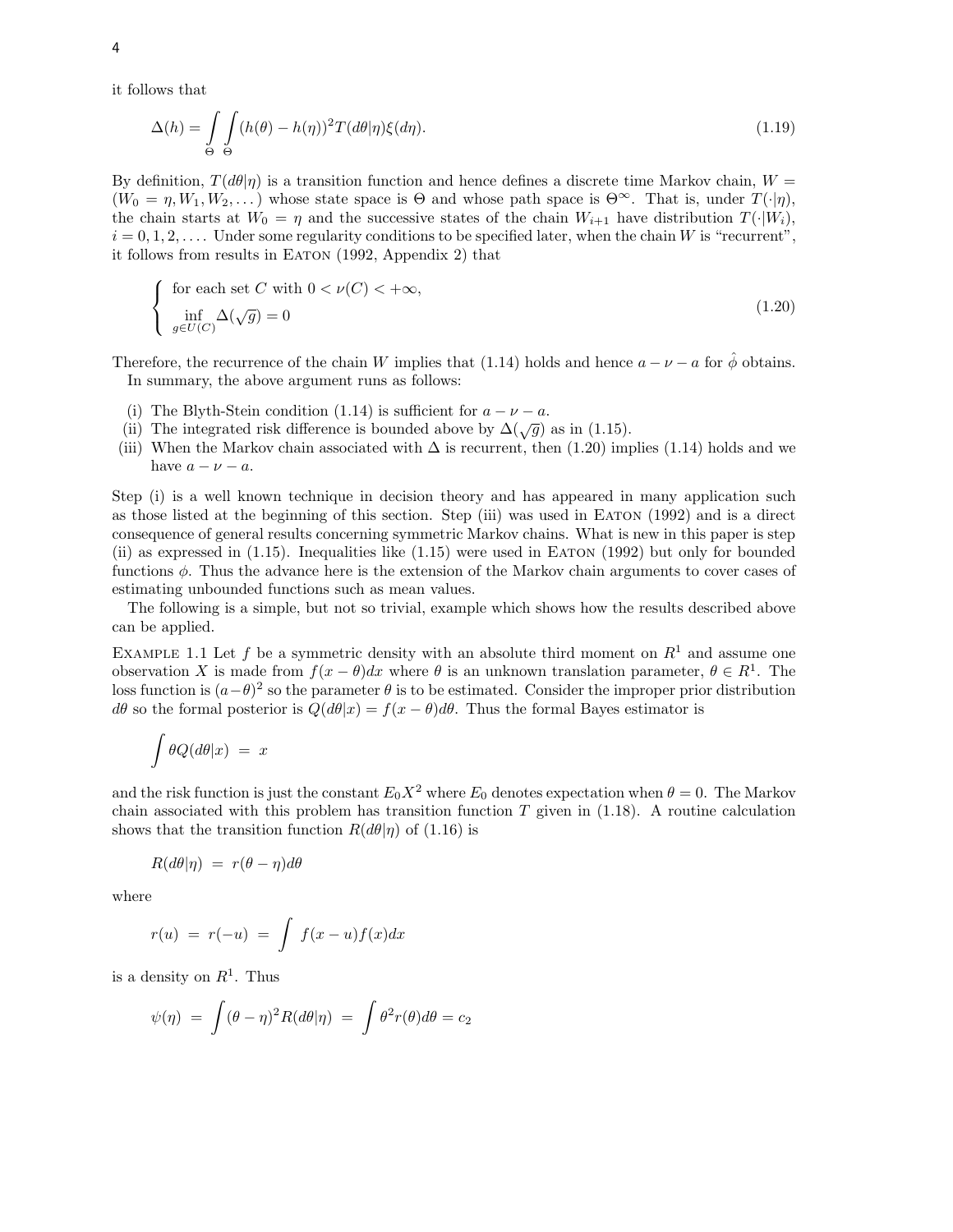is constant. From (1.18) we have

$$
T(d\theta|\eta) = \frac{(\theta - \eta)^2 r(\theta - \eta)}{c_2} d\theta = t(\theta - \eta) d\theta
$$

and

 $\xi(d\eta) = c_2 d\eta.$ 

Therefore  $T$  is a translation kernel with density  $t$ , so the Markov chain associated with  $T$  is a random walk on  $R<sup>1</sup>$ . Thus the existence of a first moment for t implies this random walk is recurrent (CHUNG-Fuchs (1951)).

Using the definition of  $t$  and the third moment assumption for  $f$  yields

$$
\int_{C_2} |u|t(u)du = \frac{1}{c_2} \int |u|^3 r(u)du = \frac{1}{c_2} \int |u|^3 f(x-u) f(x) du dx \le \frac{8}{c_2} E_0 |X|^3 < +\infty.
$$

Hence the random walk is recurrent and the estimator  $x$  is almost admissible (relative to Lebesque measure). Of course, this example is just a very special case of the admissibility of Pitman's estimator on  $R<sup>1</sup>$  when third moments exist. This was first established by STEIN (1959) using the Blyth-Stein method directly.

Here is a brief summary of this paper. Section 2 contains the formal problem statement, basic assumptions, and a statement of the Blyth-Stein condition. The basic inequality is proved in Section 3 while Section 4 contains some background material on symmetric Markov chains. The main theorem connecting recurrence and admissibility is proved in Section 5, while some useful extensions are described in Section 6.

The results are then applied in Section 7 to provide an alternative proof of the admissibility of the Pitman estimator of a location parameter in one and two dimensions.

Brown (1971) considered the problem of estimating the mean vector of a multivariate normal distribution when the loss is quadratic. Under regularity conditions, he established a close connection between admissibility and the recurrence of an associated diffusion process defined on the sample space. The relationship between Brown's work and the results here remain quite obscure. For further discussion, see Eaton (1992, 1997).

#### 2. NOTATION AND ASSUMPTIONS:

Certain integrability assumptions are needed to justify the arguments sketched in Section 1. Some of these assumption are stated here.

The two spaces  $\mathcal X$  and  $\Theta$  are assumed to be Polish spaces with the natural  $\sigma$ -algebras. The model  $P(dx|\theta)$  is a Markov kernel and the improper prior distribution  $\nu$  is  $\sigma$ -finite. The marginal measure  $M(dx)$  defined in (1.2) is assumed to be  $\sigma$ -finite so that equation (1.3) holds for the formal posterior  $Q(d\theta|x)$ .

Let  $\phi$  be a real valued function defined on  $\Theta$  such that

$$
\int \phi^2(\theta) Q(d\theta | x) < +\infty \quad \text{for all } x. \tag{A.1}
$$

Then the formal Bayers estimator  $\hat{\phi}(x)$  given in (1.5) is well defined. The risk function defined by (1.6) is assumed to satisfy the following local integrability condition: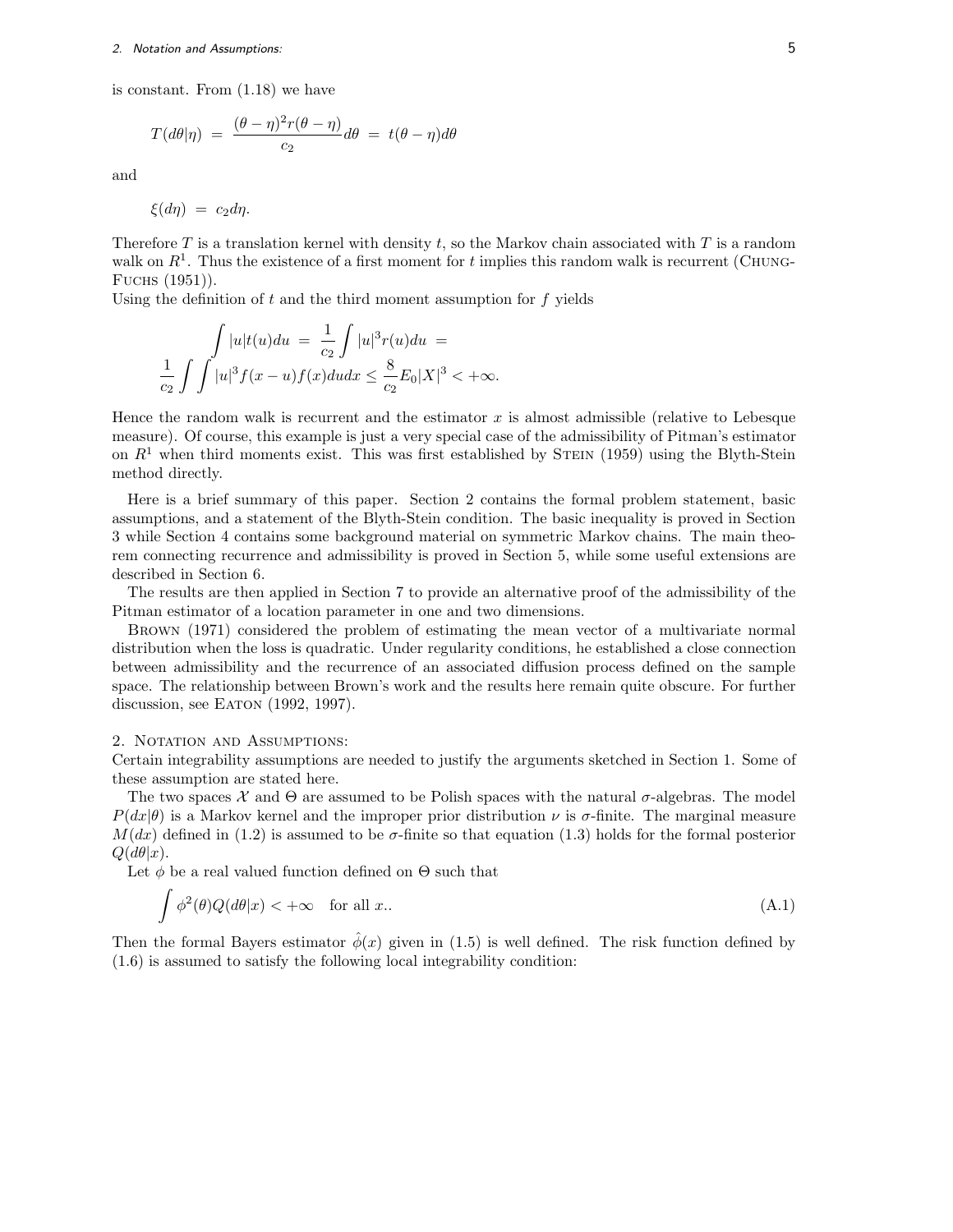There exists an increasing sequence of

sets 
$$
\{K_i\}
$$
 such that  $\bigcup K_i = \Theta, 0 < \nu(K_i) < \infty$ ,  

$$
\int_{K_i} R(\hat{\phi}, \theta) \nu(d\theta) < \infty, \text{ for each } i.
$$
 (A.2)

Observe that if  $g \in U(K_i)$  (as defined in (1.9)) and g vanishes outside some  $K_j$  with  $j>i$ , then the integrated risk

$$
\int R(\hat{\phi}, \theta) g(\theta) \nu(d\theta). \tag{2.1}
$$

is finite.

Now, recalling (1.9), let  $g \in U(C)$  and consider

$$
\hat{g}(x) = \int g(\theta)Q(d\theta|x). \tag{2.2}
$$

Recall that the marginal measure  $M_g$  is

$$
M_g(B) = \int\limits_{\Theta} \int\limits_{\mathcal{X}} I_B(x) P(dx|\theta) g(\theta) \nu(d\theta). \tag{2.3}
$$

Using  $(1.3)$ , we see

$$
M_g(dx) = \hat{g}(x)M(dx) \tag{2.4}
$$

so that  $\hat{g}$  is the Radon-Nikodym derivative of  $M_g$  with respect to M. Hence the set  $A_0 = \{x | \hat{g}(x) =$ 0} has  $M_g$  measure zero. Now, define  $Q_g(d\theta|x)$  as follows:

$$
Q_g(d\theta|x) = \begin{cases} \frac{g(\theta)}{\hat{g}(x)}Q(d\theta|x) & \text{if } x \notin A_0\\ Q(d\theta|x) & \text{if } x \in A_0. \end{cases}
$$
\n(2.5)

It is then easy to verify that

$$
P(dx|\theta)g(\theta)\nu(d\theta) = Q_g(d\theta|x)M_g(dx).
$$
\n(2.6)

Therefore the Bayes estimator

$$
\hat{\phi}_g(x) = \int \phi(\theta) Q_g(d\theta|x) \tag{2.7}
$$

is well defined because  $(A.1)$  and the boundedness of  $g$  imply

$$
\int \phi^2(\theta) Q_g(d\theta | x) \, < +\infty \text{ for all } x. \tag{2.8}
$$

A rigorous statement of the Blyth-Stein Lemma follows. Given a  $K_i$  in (A.2), let

$$
U^*(K_i) = \{g | g \in U(K_i), \int R(\hat{\phi}, \theta) g(\theta) \nu(d\theta) < +\infty\}.
$$
\n(2.9)

THEOREM 2.1 (Blyth-Stein Lemma). For each i, assume that

$$
\inf_{g \in U^*(K_i)} IRD(g) = 0. \tag{2.10}
$$

 $\sqrt{ }$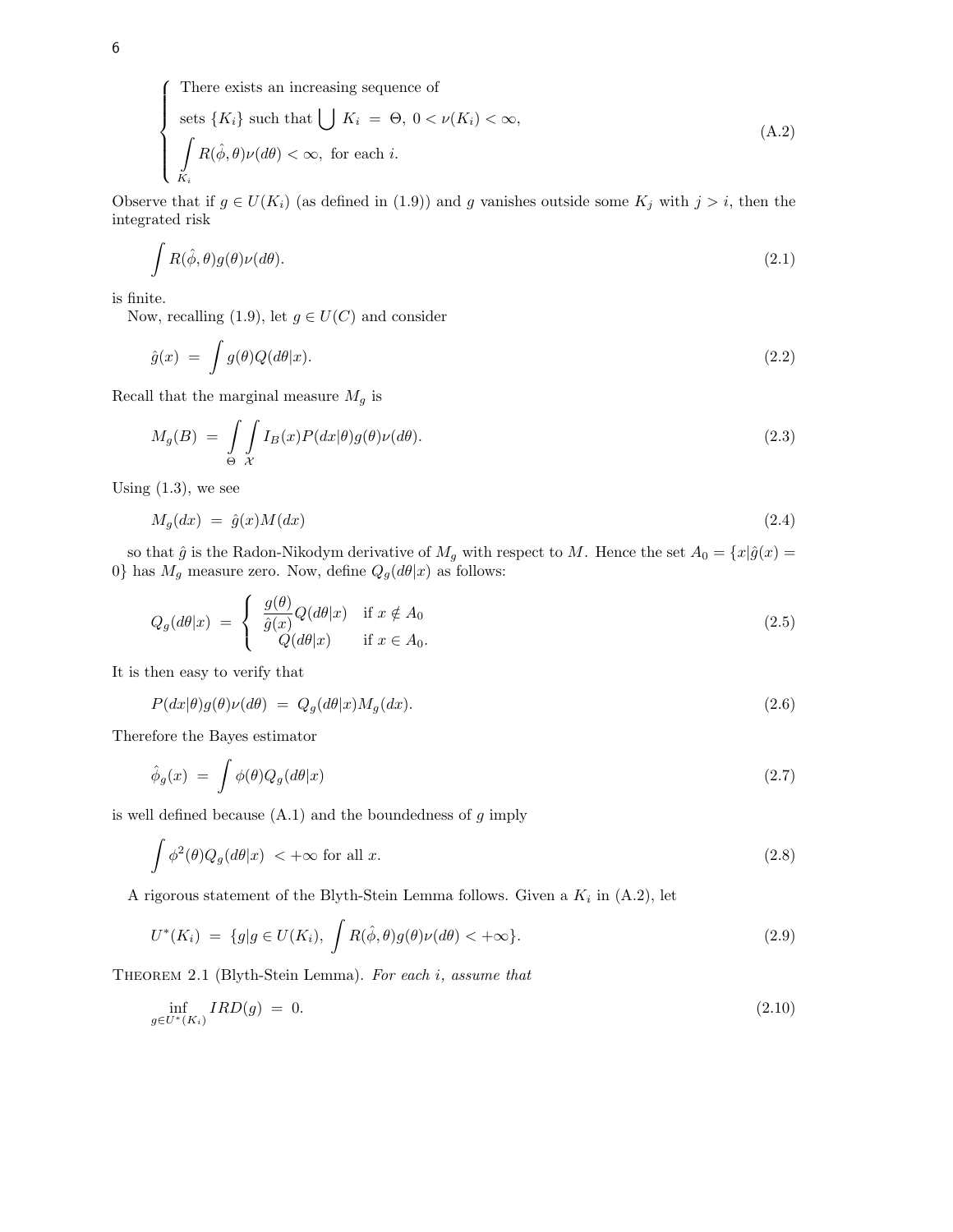Then  $\hat{\phi}$  is  $a - \nu - a$ .

PROOF. The proof of this well known condition is by contradiction. The details are left to the reader. THEOREM 2.2 For  $g \in U^*(K_i)$ ,

$$
IRD(g) = \int_{A_0^c} (\hat{\phi}(x) - \hat{\phi}_g(x))^2 \hat{g}(x) M(dx).
$$
\n(2.11)

PROOF. The proof of (2.11) is routine algebra coupled with the earlier observation that  $A_0$  has  $M_g$ measure zero.

### 3. The Basic Inequality

In this section, the inequality described in (1.15) is established for  $g \in U^*(K_i)$ ,  $i = 1, 2, \ldots$ . Here is a basic lemma which may be of independent interest.

LEMMA 3.1 Let W and Y be real valued random variables such that  $EW^2 < +\infty, Y \ge 0$ , and  $\mu = EY < +\infty$ . Also let  $(\tilde{W}, \tilde{Y})$  be an independent and identically distributed copy of  $(W, Y)$ . Then

$$
[\text{Cov}(W, Y)]^2 \le \mu E(W - \tilde{W})^2 (\sqrt{Y} - \sqrt{\tilde{Y}})^2. \tag{3.1}
$$

PROOF. A direct calculation shows that

Cov
$$
(W, Y) = \frac{1}{2}E(W - \tilde{W})(Y - \tilde{Y}).
$$

Writing

$$
(Y - \tilde{Y}) = (\sqrt{Y} - \sqrt{\tilde{Y}})(\sqrt{Y} + \sqrt{\tilde{Y}})
$$

and using the Cauchy-Schwarz inequality yields

$$
[\mathrm{Cov}(W,Y)]^2 \leq \frac{1}{4}E(\sqrt{Y} + \sqrt{\tilde{Y}})^2E(W - \tilde{W})^2(\sqrt{Y} - \sqrt{\tilde{Y}})^2.
$$

But  $(\sqrt{Y} + \sqrt{\tilde{Y}})^2 \leq 2(Y + \tilde{Y})$  so that  $\frac{1}{4}E(\tilde{Y})$ *√*  $\overline{Y} + \sqrt{\tilde{Y}}$ <sup>2</sup>  $\leq \mu$ . This completes the proof. THEOREM 3.1 For  $g \in U^*(K_i)$ ,

$$
IRD(g) \le \Delta(\sqrt{g})\tag{3.2}
$$

where  $\Delta$  is defined in (1.15).

PROOF. For each  $x \in A_0^c = \{x | \hat{g}(x) > 0\},\$ 

$$
\hat{\phi}(x) - \hat{\phi}_g(x) = \int \phi(\theta) Q(d\theta|x) - \int \phi(\theta) Q_g(d\theta|x)
$$
  
\n
$$
= \frac{1}{\hat{g}(x)} \int \phi(\theta) (\hat{g}(x) - g(\theta)) Q(d\theta|x)
$$
  
\n
$$
= -\frac{1}{\hat{g}(x)} \text{Cov}_x(\phi, g)
$$
\n(3.3)

where  $Cov_x$  denotes covariance under the probability measure  $Q(\cdot|x)$ . The last equality follows since  $\hat{g}(x)$  is the mean of  $g(\theta)$  under  $Q(\cdot|x)$ . Applying inequality (3.1) with  $W = \phi$  and  $Y = g$ , we have

$$
(\hat{\phi}(x) - \hat{\phi}_g(x))^2 = \frac{1}{\hat{g}(x))^2} (\text{Cov}_x(\phi, g))^2 \le
$$
  

$$
\frac{1}{\hat{g}(x)} \int_{\Theta} \int_{\Theta} (\phi(\theta) - \phi(\eta))^2 (\sqrt{g(\theta)} - \sqrt{g(\eta)})^2 Q(d\theta|x) Q(d\eta|x). \tag{3.4}
$$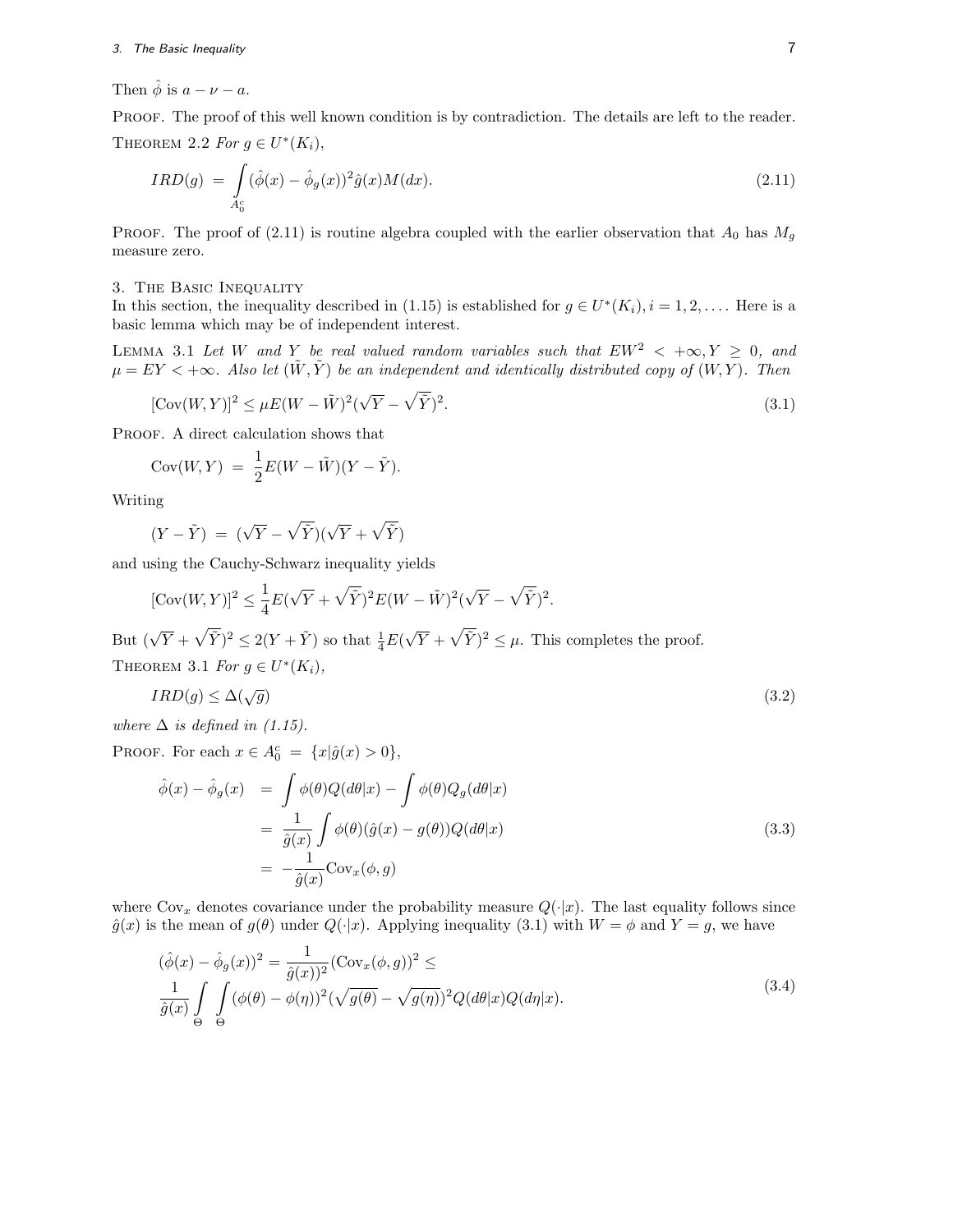Subsituting this inequality into the rightside of (2.11) clearly yields (3.2). This completes the proof.

The upper bound  $\Delta(\sqrt{g})$  in (3.2) depends only on the three essential components of the original problem – namely the model, the improper prior and the function  $\phi$  to be estimated. Of course this statement assumes that the loss is quadratic. When the function  $\phi$  is bounded, say  $|\phi(\theta)| \leq c$ , then obviously

$$
\Delta(\sqrt{g}) \le 4c^2 \Delta_1(\sqrt{g})\tag{3.5}
$$

where

$$
\Delta_1(\sqrt{g}) = \int \int \int (\sqrt{g(\theta)} - \sqrt{g(\eta)})^2 Q(d\theta|x)Q(d\eta|x)M(dx).
$$
\n(3.6)

The function  $\Delta_1$  appeared in EATON (1992) and was used to relate Markov chain recurrence to admissibility questions regarding the estimation of bounded functions. Not only is the argument here more general, it is far more transparent than the original in the case when  $\phi$  is bounded.

#### 4. Symmetric Markov chains

Some basic theory concerning symmetric Markov chains with values in a Polish space is described here. Of course, the emphasis is on those aspects of the theory which are most directly related to the admissibility questions under consideration here. The discussion follows Eaton (1992, Appendix 2) quite closely.

Let  $(Y, \mathcal{B})$  be a measurable space where *Y* is Polish and *B* is the usual Borel  $\sigma$ -algebra. Consider a Markov kernel  $S(du|v)$  defined on  $\mathcal{B} \times \mathcal{Y}$  so that  $S(\cdot|v)$  is a probability measure for each  $v \in \mathcal{Y}$  and  $S(B|\cdot)$  is *B*-measureable for each  $B \in \mathcal{B}$ . Let  $\xi$  be a  $\sigma$ -finite measure defined on  $\mathcal{B}$  with  $\xi(\mathcal{Y}) > 0$ .

DEFINITION 4.1 The Markov kernel  $S(du|v)$  is  $\xi$ -symmetric if the measure

$$
m(du, dv) = S(du|v)\xi(dv) \tag{4.1}
$$

defined on  $\mathcal{B} \times \mathcal{B}$  is a symmetric measure.

In all that follows,  $S(du|v)$  is assumed to be ξ-symmetric. The assumption that  $\xi$  is  $\sigma$ -finite is important (see the development in Appendix 2 in EATON  $(1992)$ ). The symmetry of m implies that m has marginal measures  $\xi$ -that is,

$$
m(\mathcal{Y} \times B) = m(B \times \mathcal{Y}) = \xi(B). \tag{4.2}
$$

Of course, (4.2) implies that  $\xi$  is a stationary measure for  $S(du|v)$  since

$$
\int_{\mathcal{Y}} S(B|v)\xi(dv) = \xi(B). \tag{4.3}
$$

Now, each Markov kernel defines a Markov chain, and conversely, to specify a Markov chain one needs, at least implicity, a Markov kernel. A Markov chain is called symmetric if this Markov kernel is symmetric with respect to some  $\sigma$ -finite measure. For finite and countable state spaces, symmeteric Markov chains are also called reversible chains, but that terminology is not used here (see KELLY (1979) or Lawler (1995)).

According to the above terminology, a symmetric Markov chain on *Y* gives rise to a symmetric measure (as in (4.1)) on  $\mathcal{B} \times \mathcal{B}$  and this symmetric measure has a  $\sigma$ -finite marginal measure as defined in (4.2). Conversely, suppose  $n(du, dv)$  is a symmetric measure on  $\mathcal{B} \times \mathcal{B}$  and suppose its marginal measure

$$
\mu(B) = n(B \times \mathcal{Y}) \tag{4.4}
$$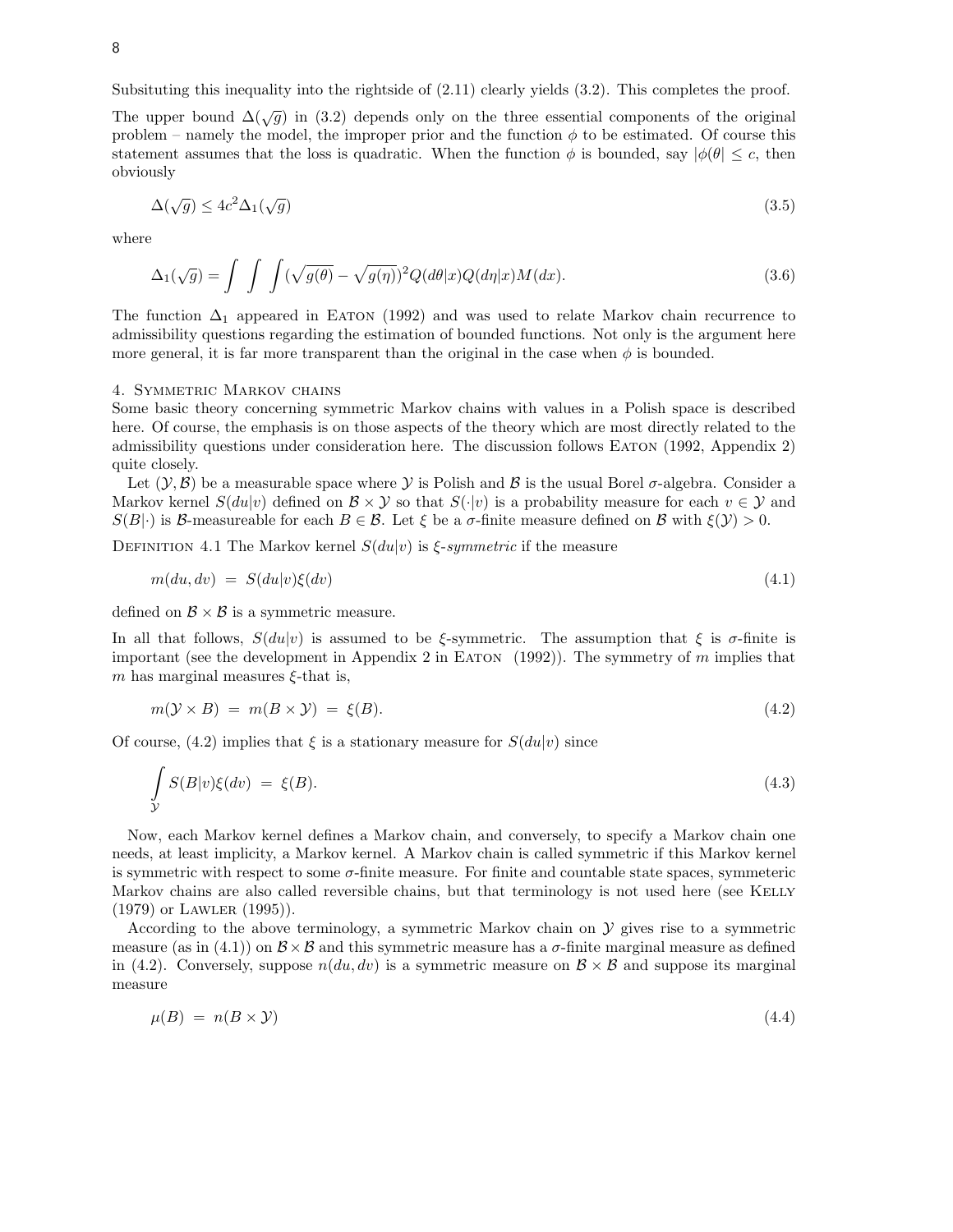is  $\sigma$ -finite. This implies that there is a unique (up to sets of  $\mu$ -measure zero) Markov kernel  $T(du|v)$ such that

$$
n(du, dv) = T(du|v)\mu(dv). \tag{4.5}
$$

This result seems to be well known but I do not know a reference with an explicit statement. A slightly more general result can be found in Johnson (1991). The above discussion shows there is a one to one correspondence between symmetric Markov chains and symmetric measures with  $\sigma$ -finite marginals. This observation is what allows us to associate a Markov chain with the function  $\Delta$  appearing in (1.15). More about this in the next section.

Now, let  $S(du|v)$  be  $\xi$ -symmetric and let  $Y = (Y_0 = v, Y_1, Y_2, ...)$  be the corresponding Markov chain with values in *Y*. The notation means the chain starts at v and the succesive  $Y_{i+1}$  have distribution  $S(\cdot|Y_i)$  for  $i = 0, 1, \ldots$ . The joint measure of the chain on  $\mathcal{Y}^{\infty}$  is denoted by Prob( $\cdot|v$ ) where  $Y_0 = v$  is the initial state of the chain.

Next, we turn to a discussion of recurrence when  $S(du|v)$  is  $\xi$ -symmetric.

DEFINITION 4.2 Let  $B \in \mathcal{B}$  satisfy  $0 < \xi(B) < +\infty$ . The set B is locally- $\xi$ -recurrent  $(l - \xi - r)$  if the set

$$
\{v|v \in B, \text{Prob}(Y_j \in B \text{ for some } j \ge 1|v) < 1\} \tag{4.6}
$$

has  $\xi$  measure zero.

In other words, B is  $l - \xi - r$  if except for a set of starting values of  $\xi$ -measure zero, the chain returns to B with probability one when it starts in  $B$ . A characterization of local- $\xi$ -recurrence can be given in terms of a quadratic form. For  $h \in L^2(\xi)$ , the linear space of  $\xi$  square integrable functions, define  $D(h)$  by

$$
D(h) = \int \int (h(u) - h(v))^2 m(du, dv).
$$
 (4.7)

where m is the symmetric measure given by (4.1). For B such that  $0 < \xi(B) < +\infty$ , let

$$
V(B) = \{h | h \ge 0, h \in L^{2}(\xi), h(u) \ge 1 \text{ for } u \in B\}.
$$
\n(4.8)

THEOREM 4.1 The following are equivalent:

(i) B is  $l - \xi - r$ (ii)  $\inf_{h \in V(B)} D(h) = 0$ 

PROOF. This is a direct consequence of Theorem A.2 in EATON (1992).

For our applications, a slight strengthening of Theorem 4.1 is needed. Let C *∈ B* satisfy C *⊇* B and  $\xi(C)$  < + $\infty$ . Then set

$$
V(B, C) = \{h | h \in V(B), h \text{ is bounded }, h(u) = 0 \text{ for } u \in C^{c}\}.
$$
\n(4.9)

THEOREM 4.2 Consider  $C_1 \subseteq C_2 \subseteq \cdots$  with  $B \subseteq C_1$  and  $\lim C_i = \mathcal{Y}$ . The following are equivalent

- (i) *B* is  $l \xi r$
- (ii)  $\lim_{i \to \infty} \inf_{h \in V(B,C_i)}$  $D(h) = 0.$

PROOF. This is a consequence of results in EATON (1992, Appendix 2).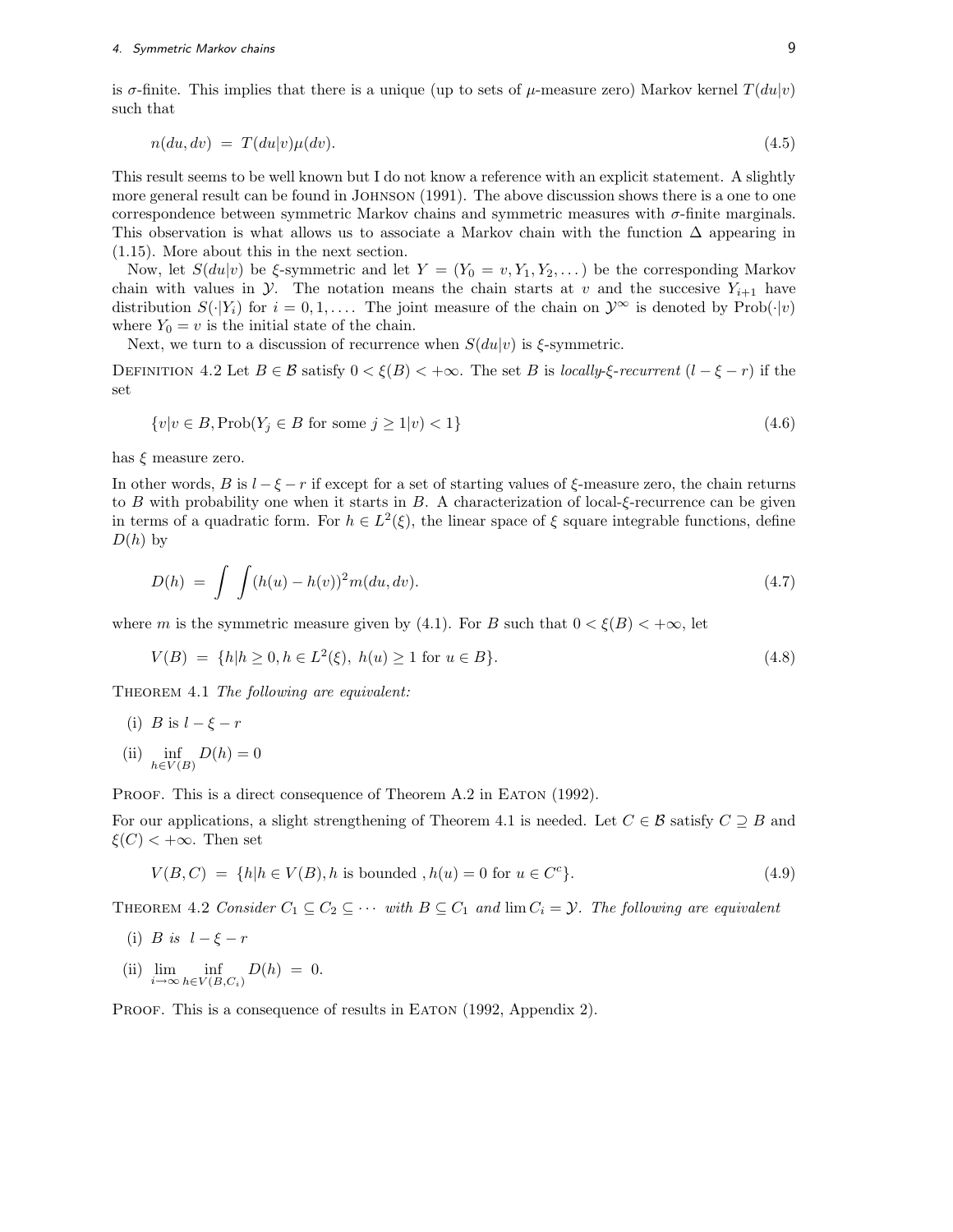It is Theorem 4.2 which will be used to establish a connection between the Blyth-Stein condition and recurrence.

DEFINITION 4.3 The chain Y is locally- $\xi$ -recurrent if for each set B with  $0 < \xi(B) < +\infty$ , B is  $l-\xi-r$ .

It is not too hard to show that Y is locally- $\xi$ -recurrent iff there exists an increasing sequence of sets  $C_1 \subseteq C_2 \subseteq \cdots$  with  $0 < \xi(C_i) < +\infty$  and lim  $C_i = \mathcal{Y}$  such that each  $C_i$  is  $l - \xi - r$ . In applications one can often choose a convenient sequence of sets  $C_i$  in order to check  $l - \xi - r$ .

The quadratic form  $D(h)$  in (4.7) is well known in the theory and applications of symmetric Markov chains. In the probability literature  $\frac{1}{2}D(h)$  is known as the *Dirichlet form* associated with the symmetric measure m, or the symmetric transition S in (4.1). It is typical to write  $\frac{1}{2}D(h)$  in terms of the linear transformation  $S^*$  defined on  $L^2(\xi)$  as follows:

$$
(S^*h)(v) = \int h(u)S(du|v). \tag{4.10}
$$

Let  $(h_1, h_2)$  denote the standard inner product on  $L^2(\xi)$  given by

$$
(h_1, h_2) = \int h_1(u)h_2(u)\xi(du). \tag{4.11}
$$

A routine calculation shows that

$$
\frac{1}{2}D(h) = (h, (I - S^*)h) \tag{4.12}
$$

where I is the identity. The operator  $I - S^*$  is commonly called the LaPlacian. Further discussion and some applications can be found in DIACONIS and STROOK (1991) and LAWLER (1995).

#### 5. Recurrence implies admissibility

It is argued here that, under an additional assumption, recurrence of the Markov chain associated with the quadratic form

$$
\Delta(h) = \int_{\Theta} \int_{\Theta} \int_{\mathcal{X}} (h(\theta) - h(\eta))^2 (\phi(\theta) - \phi(\eta))^2 Q(d\theta | x) Q(d\eta | x) M(dx)
$$
\n(5.1)

will imply that the Blyth-Stein condition of Theorem 2.1 holds, so that  $\hat{\phi}$  is  $a - \nu - a$ .

To carry out this argument, first observe that the measure on  $\Theta \times \Theta$  given by

$$
\alpha(d\theta, d\eta) = \int_{\mathcal{X}} (\phi(\theta) - \phi(\eta))^2 Q(d\theta|x) Q(d\eta|x) M(dx)
$$
\n(5.2)

is, by inspection, symmetric. Using  $(1.3)$  and  $(1.16)$ , the measure  $\alpha$  can be written

$$
\alpha(d\theta, d\eta) = (\phi(\theta) - \phi(\eta))^2 R(d\theta|\eta)\nu(d\eta)
$$
\n(5.3)

where  $R(d\theta|\eta)$  is a transition function and  $\nu$  is the improper prior used to defined the estimator  $\hat{\phi}(x)$ in (1.15). Next, for  $\eta \in \Theta$ , let

$$
\psi(\eta) = \int (\phi(\theta) - \phi(\eta))^2 R(d\theta|\eta). \tag{5.4}
$$

The following assumption controls the behavior of  $\psi$  and is expressed in terms of the sets  $K_i$  appearing in assumption (A.2) of Section 2.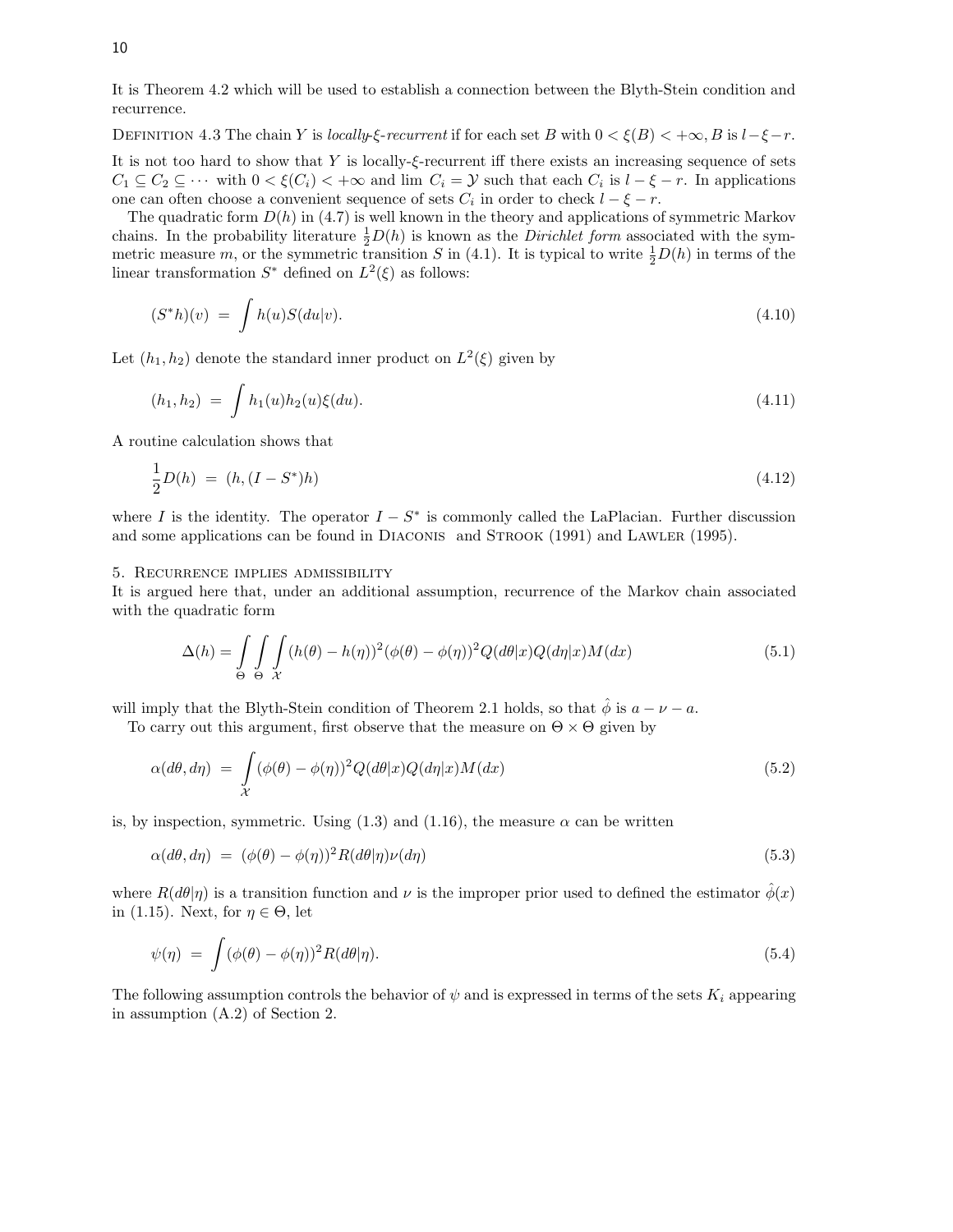## 6. An Extension  $11$

$$
\begin{cases}\n0 < \psi(\eta) < +\infty \text{ for all } \eta \in \Theta, \text{ and} \\
\int_{K_i} \psi(\eta) \nu(d\eta) < +\infty \text{ for all } i.\n\end{cases}
$$
\n(A.3)

THEOREM 5.1 Assume (A.3) holds. Then the symmetric measure  $\alpha$  has a  $\sigma$ -finite marginal measure

$$
\xi(d\eta) = \psi(\eta)\nu(d\eta). \tag{5.5}
$$

Further, with

$$
T(d\theta|\eta) = \psi^{-1}(\eta)(\phi(\theta) - \phi(\eta))^2 R(d\theta|\eta), \qquad (5.6)
$$

The measure  $\alpha$  is given by

$$
\alpha(d\theta, d\eta) = T(d\theta|\eta)\xi(d\eta). \tag{5.7}
$$

**PROOF.** That (5.7) holds in immediate from (5.3) and the definition of  $\xi$  and T. Since  $T(d\theta|\eta)$  is a transition function by definition, integration of (5.7) over  $\Theta$  shows that  $\alpha$  has  $\xi$  as a marginal measure. Th  $\sigma$ -finiteness of  $\xi$  is immediate from assumption (A.3). This completes the proof.

Now, let  $W = (W_0 = \eta, W_1, W_2, \dots)$  be the Markov chain on  $\Theta$  with transition function T. The above discussion shows that T is  $\xi$ -symmetric (i.e. W is a symmetric Markov chain). Observe that the quadratic form associated with this chain as defined in  $(4.6)$  is exactly  $\Delta$  given in (5.1). In other words, for  $h \in L^2(\xi)$ ,

$$
\Delta(h) = \int \int (h(\theta) - h(\eta))^2 \alpha(d\theta, d\eta) \tag{5.8}
$$

so that the results described in Section 4 are directly applicable.

Here is the main result of this paper.

THEOREM 5.2 Assume  $(A.1)$ ,  $(A.2)$  and  $(A.3)$  hold. If the Markov chain W associated with the quadratic form  $\Delta$  is locally-ξ-recurrent, then the formal Bayes estimator  $\phi(x)$  is almost-v-admissible.

PROOF. It suffices to show that condition (2.10) holds for each  $i, i = 1, 2, \ldots$ . Fix an index  $j > i$  and consider the set  $V(K_i, K_j)$  defined in (4.9). Assumptions (A.2) and (A.3) show that if  $\sqrt{g} \in V(K_i, K_j)$ then  $g \in U^*(K_i)$ . This observation together with the basic inequality (3.2) yields

$$
\inf_{g \in U^*(K_i)} IRD(g) \le \inf_{\sqrt{g} \in V(K_i, K_j)} \Delta(\sqrt{g}).\tag{5.9}
$$

By assumption the chain W is  $l - \xi - r$  so the limit of the right side of (5.9) as  $j \to \infty$  is zero. Thus for each  $i$ ,  $(2.10)$  holds and the proof is complete.

#### 6. An Extension

In this section, we extend the results of the previous sections to cover the case of estimating a vector valued function  $\phi(\theta, x), \theta \in \Theta, x \in \mathcal{X}$ . The model  $P(dx|\theta)$  and the improper prior are as in Section 2. For vectors  $w \in R^k$ ,  $||w||$  denotes the usual Euclidean norm. The loss function for the estimation problem is

$$
L(a, \theta, x) = ||a - \phi(\theta, x)||^2, a \in R^k
$$
\n(6.1)

so  $\phi(\theta, x)$  is a k-dimensional vector and the loss function now depends on  $x \in \mathcal{X}$ . The following assumption is the appropriate analogue of (A.1) given in Section 2. Assume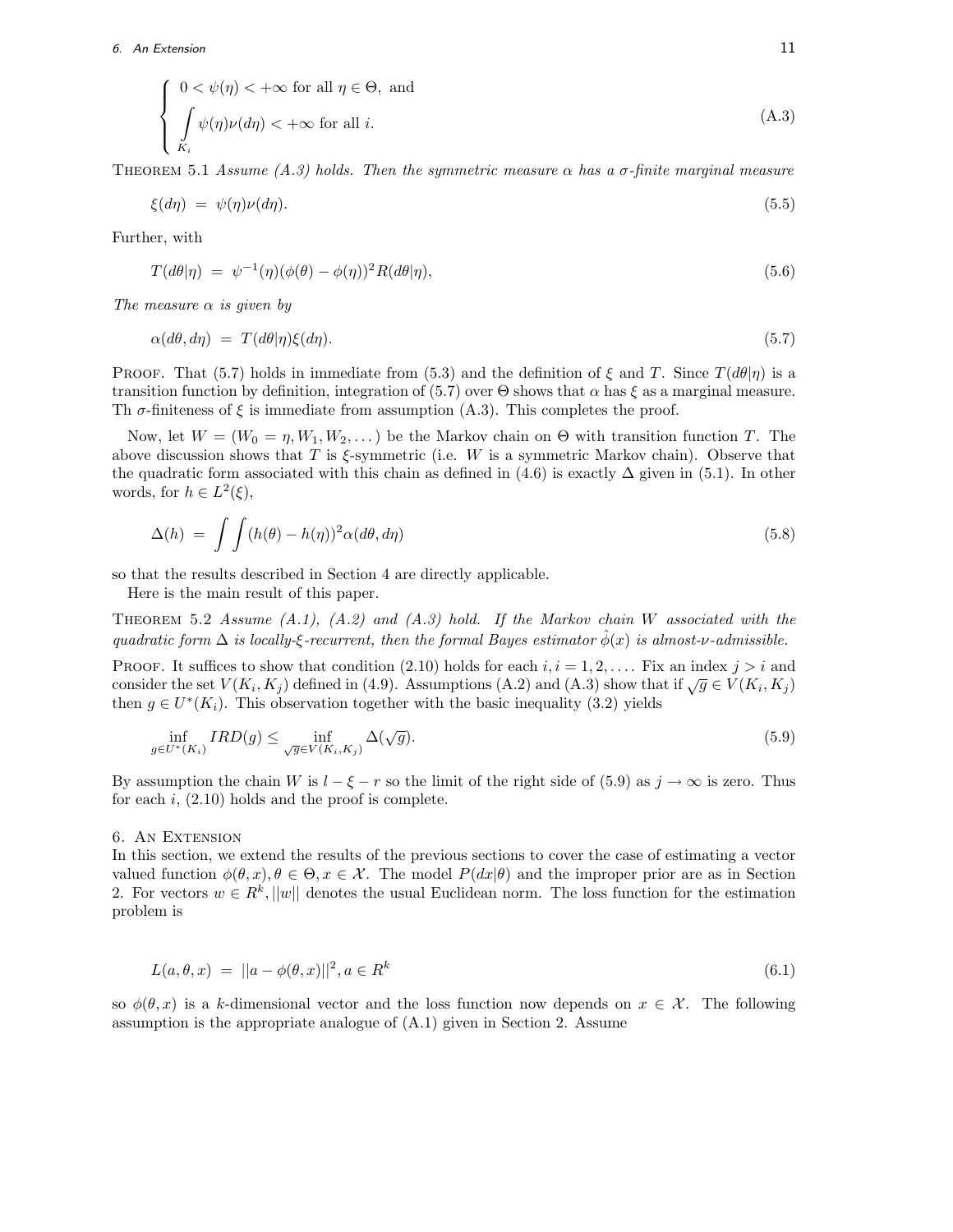$$
\int ||\phi(\theta, x)||^2 Q(d\theta|x) < +\infty \text{ for all } x
$$
\n(B.1)

where  $Q(d\theta|x)$  is the formal posterior. Thus, the formal Bayes estimator is now the vector function

$$
\hat{\phi}(x) = \int \phi(\theta, x) Q(d\theta | x). \tag{6.2}
$$

Of course, the risk function is

$$
R(\hat{\phi}, \theta) = \int ||\hat{\phi}(x) - \phi(\theta, x)||^2 P(dx|\theta).
$$
\n(6.3)

Assumption (B.2) is that the risk function satisfies the local integrability condition (A.2) given in Section 2.

Now, the Blyth-Stein Lemma given in Theorem 2.1 remains valid and the analogue of Theorem 2.2 is

THEOREM 6.1 For  $g \in U^*(K_i)$ ,

$$
IRD(g) \ = \ \int\limits_{A_0^c} ||\hat{\phi}(x) - \hat{\phi}_g(x)||^2 \hat{g}(x)M(dx). \tag{6.4}
$$

PROOF. Apply Theorem 2.2 one coordinate at a time to the problem of estimating  $\phi_i(\theta, x)$  where  $\phi_i(\theta, x)$  is the jth coordinate of  $\phi(\theta, x)$ . Then sum on j to obtain (6.4). This completes the proof.

The next step is to extend Theorem 3.1 to the case at hand. To this end, define  $\Delta_2$  for real valued functions  $h(\theta)$  by

$$
\Delta_2(h) = \int_{\Theta} \int_{\Theta} (h(\theta) - h(\eta))^2 ||\phi(\theta, x) - \phi(\eta, x)||^2 Q(d\theta | x) Q(d\eta | x) M(dx).
$$
\n(6.5)

THEOREM 6.2 For  $g \in U^*(K_i)$ ,

$$
IRD(g) \le \Delta_2(\sqrt{g})\tag{6.6}
$$

where  $\Delta_2$  is defined by (6.5).

PROOF. The argument used to prove Theorem 3.1 shows that for each  $x \in A_0^c = \{x | \hat{g}(x) > 0\}$ ,

$$
(\hat{\phi}_j(x) - \hat{\phi}_{gj}(x))^2 \le
$$
  

$$
\frac{1}{\hat{g}(x)} \int \int (\phi_j(\theta, x) - \phi_j(\eta, x))^2 (\sqrt{g(\theta)} - \sqrt{g(\eta)})^2 Q(d\theta|x) Q(d\eta|x). \tag{6.7}
$$

Summing this on j, integrating with respect to  $\hat{g}(x)M(dx)$ , and using (6.4) shows that (6.6) holds. This completes the proof.

The final step in the argument here is to associate a symmetric Markov chain with  $\Delta_2$ . To this end, define the measure  $\alpha_2$  on  $\Theta \times \Theta$  by

$$
\alpha_2(d\theta, d\eta) = \int_{\mathcal{X}} ||\phi(\theta, x) - \phi(\eta, x)||^2 Q(d\theta|x) Q(d\eta|x) M(dx).
$$
\n(6.8)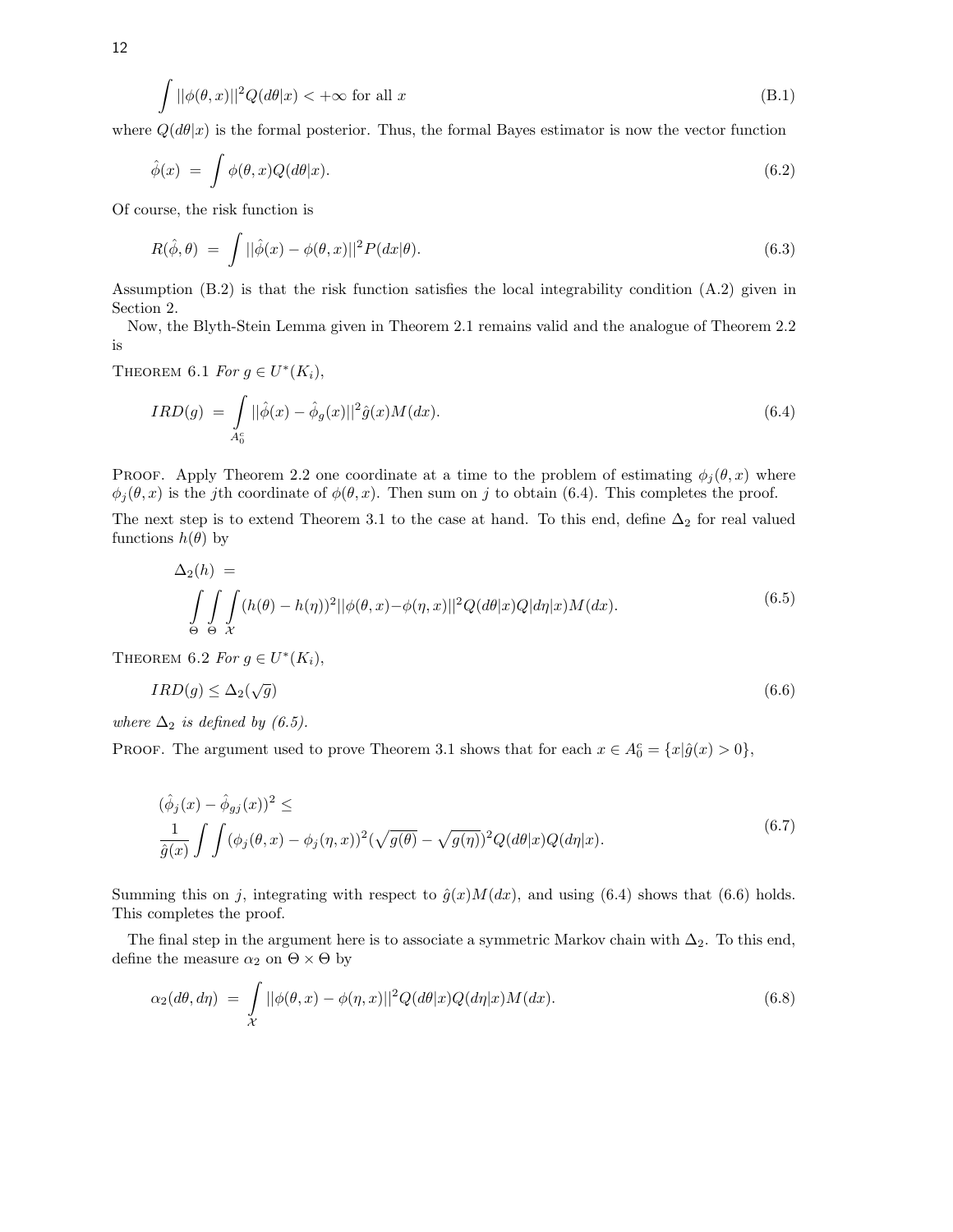Obviously,  $\alpha_2$  is symmetric. To formulate the analogue of assumption (A.3) of Section 5, define  $\psi_2(\eta)$ by

$$
\psi_2(\eta) = \int\limits_{\mathcal{X}} \int\limits_{\Theta} ||\phi(\theta, x) - \phi(\eta, x)||^2 Q(d\theta | x) P(dx | \eta). \tag{6.9}
$$

Now, make the following assumption:

(B.3) 
$$
\begin{cases} 0 < \psi_2(\eta) < +\infty \quad \text{for all } \eta \in \Theta \text{ and} \\ \int_{K_i} \psi_2(\eta) \nu(d\eta) < +\infty \quad \text{for all } i. \end{cases}
$$

Setting

$$
T_2(d\theta|\eta) \ = \ \psi_2^{-1}(\eta) \int\limits_{\mathcal{X}} ||\phi(\theta, x) - \phi(\eta, x)||^2 Q(d\theta|x) P(dx|\eta), \tag{6.10}
$$

and

$$
\xi_2(d\eta) = \psi_2(\eta)\nu(d\eta),\tag{6.11}
$$

it is clear that  $T_2$  is a transition function, the measure  $\xi_2$  is  $\sigma$ -finite since (B.3) holds, and

$$
\alpha_2(d\theta, d\eta) = T_2(d\theta|\eta)\xi_2(d\eta). \tag{6.12}
$$

Thus,  $\alpha_2$  has a  $\sigma$ -finite marginal measure  $\xi_2$  and the results described in Section 5 apply directly to the Markov chain with transition function  $T_2$ . The extension of Theorem 5.2 is now immediate.

THEOREM 6.3 Assume  $(B.1)$ ,  $(B.2)$  and  $(B.3)$  hold. If the Markov chain associated with the quadratic form  $\Delta_2$  is locally-ξ-recurrent, then the formal Bayes estimator  $\hat{\phi}(x)$  is almost-v-admissble.

PROOF. The proof of Theorem 5.2 applies directly.

#### 7. Admissibility of the Pitman Estimator

Here we provide an alternative proof of the almost admissibility of the Pitman estimator of a location parameter in one and two dimensions. The original proofs (STEIN (1995) for one dimension and JAMES and STEIN (1961) for two dimensions) are based on a direct verification of the Blyth-Stein condition. The proof given here uses Markov chain arguments via Theorem 6.3.

For notational convenience, we consider a model in the so-called invariant Pitman form. A random quantity  $X = (Y, Z)$  is to be observed where Y is a k-vector and Z takes value in a Polish space Z. The parametric model for  $X$  is assumed to have the form

$$
P(dx|\theta) = f(y - \theta, z)dy\lambda(dz)
$$
\n(7.1)

where dy is Lebesque measure on  $R^k$ ,  $\lambda$  is a  $\sigma$ -finite measure on the Borel sets of  $\mathcal{Z}, \theta$  is an unknown vector in  $R^k$  and f is a density with respect to the product measure  $dy\lambda(dz)$ . The function to be estimated is the vector function  $\phi(\theta) = \theta$ , the loss is quadratic and the improper prior distribution is Lebesque measure  $d\theta$  on  $R^k$ . It is clear that

$$
m(z) = \int f(y - \theta, z) dy = \int f(y, z) dy
$$
\n(7.2)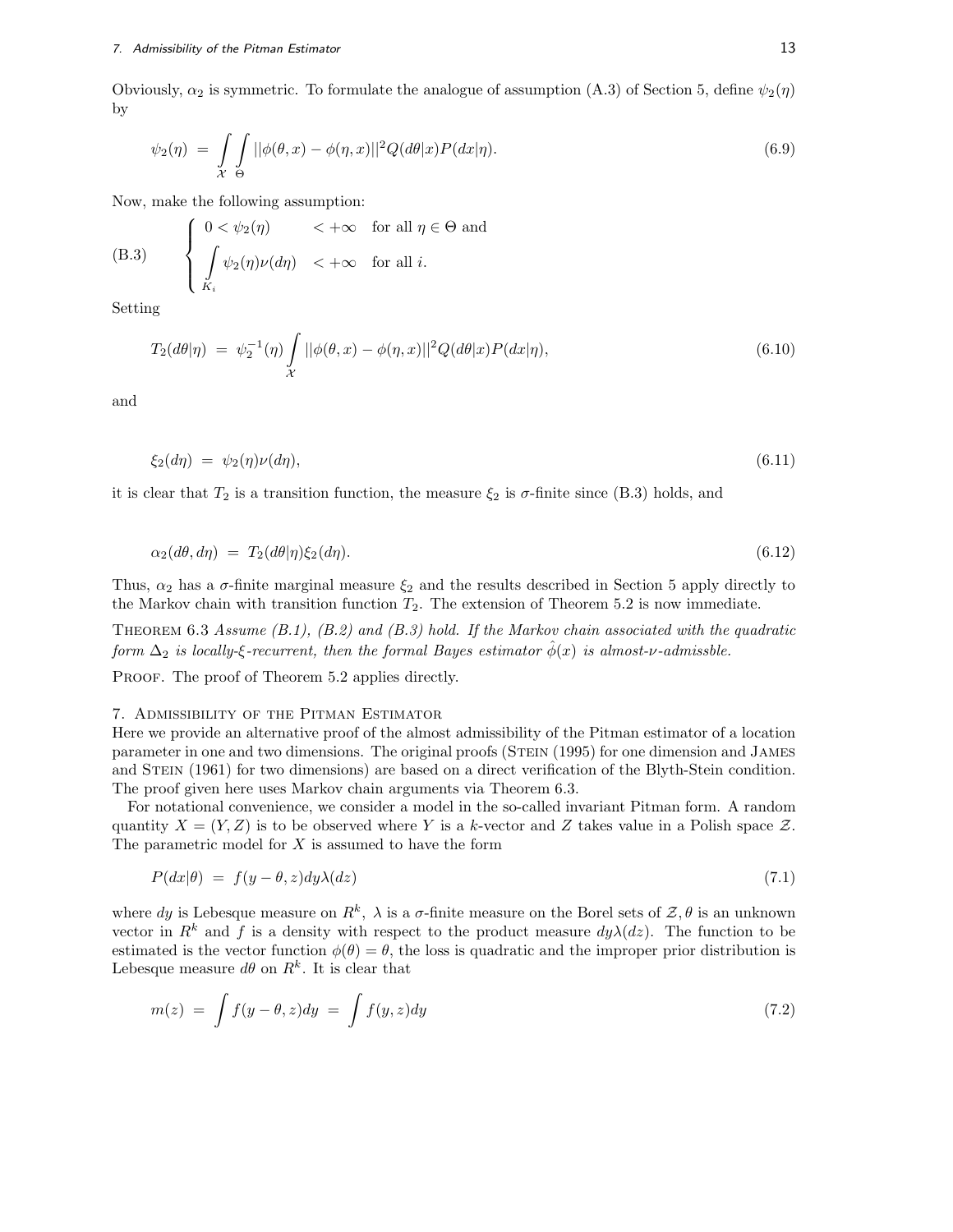$$
M(dy, dz) = m(z)dy\lambda(dz)
$$
\n(7.3)

and is  $\sigma$ -finite. Define  $q(\theta | y, z)$  by

$$
q(\theta|y,z) = \begin{cases} \frac{f(y-\theta,z)}{m(z)} & \text{if } 0 < m(z) < \infty \\ q_0(y-\theta) & \text{otherwise} \end{cases}
$$
\n(7.4)

where  $q_0$  is a density on  $R^k$  with finite second moments. A routine argument shows that

$$
Q(d\theta|y,z) = q(\theta|y,z)d\theta \tag{7.5}
$$

serves as a formal posterior so (1.3) holds. The Pitman estimator for  $\theta$  is

$$
\hat{\phi}(y,z) = \int \theta Q(d\theta | y, z), \tag{7.6}
$$

which is the formal Bayes estimator for  $\theta$ .

The formal statement regarding the almost admissibility of  $\hat{\phi}$  is the following.

THEOREM 7.1 For  $k = 1$  or  $k = 2$  assume that

$$
\int \int ||y||^{2+k} f(y, z) dy \lambda(dz) < +\infty. \tag{7.7}
$$

Then  $\hat{\phi}$  in (7.6) is an almost admissible estimator for  $\theta \in R^k$ ,  $k = 1, 2$ .

PROOF. The arguments for  $k = 1$  and  $k = 2$  are essentially the same. The details are given for the case of  $k = 1$ . Assumption (7.7) implies that the set

$$
N = \{z | \int |y|^3 f(y, z) dy = +\infty \}
$$
\n(7.8)

has  $\lambda$ -measure zero. Thus the density f can be set equal to zero on this set without changing the problem,. In what follows, assume this has been done. Now, assumption (A.1) follows immediately. Since the estimator  $\hat{\phi}$  is translation invariant, i.e.

$$
\hat{\phi}(y - c, z) = c + \hat{\phi}(y, z) , c \in R^1,
$$
\n(7.9)

and the model is invariant under translation, it follows that the risk function  $R(\hat{\phi}, \theta)$  is a constant given by

$$
c_0 = \int \int (\hat{\phi}(y, z))^2 f(y, z) dy \lambda(dz). \tag{7.10}
$$

That  $c_0 < +\infty$  follows from (7.7). Therefore assumption (A.2) holds with  $K_i = [-i, i] \subseteq R^1, i =$  $1, 2, \ldots$ .

For the verification of  $(A.3)$ , first observe that the transition function defined in  $(1.16)$  is, in the present context, given by

$$
R(d\theta|\eta) = r(\theta - \eta)d\theta \tag{7.11}
$$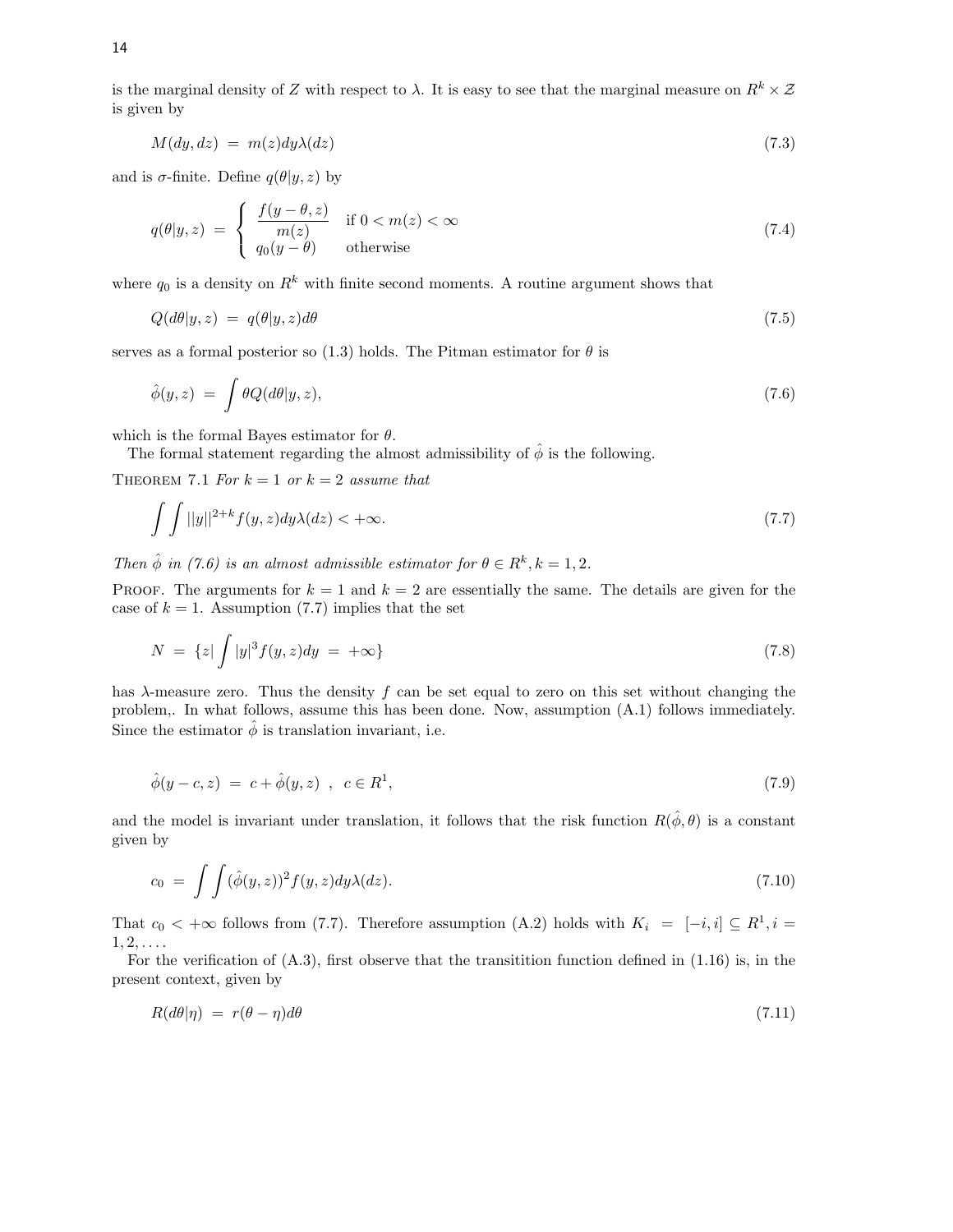### 7. Admissibility of the Pitman Estimator 15 and 2008 15 and 2008 15 and 2008 15 and 2008 15 and 2008 15 and 200

where

$$
r(u) = r(-u) = \int \int q(u|y,z)f(y,z)dy\lambda(dz)
$$
\n(7.12)

is a density on  $R^1$ . Therefore the function  $\psi(\eta)$  defined in (5.4) is

$$
\psi(\eta) = \int (\theta - \eta)^2 r (\theta - \eta) d\theta = \int u^2 r(u) du \tag{7.13}
$$

which is a constant, say  $c_1$ . Again (7.7) implies that  $c_1 < +\infty$  so (A.3) holds.

The final step in the proof requires us to show that the Markov chain with the transition function

$$
T(d\theta|\eta) = c_1^{-1}(\theta - \eta)^2 r(\theta - \eta)d\theta \tag{7.14}
$$

is almost- $\xi$ -recurrent. Since the transition function T has the form

$$
T(d\theta|\eta) = t(\theta - \eta)d\theta \tag{7.15}
$$

where t is a symmetric density on  $R^1$ , a sufficient condition for recurrence is

$$
\int |u|t(u)du < +\infty. \tag{7.16}
$$

(see CHUNG-FUCHS (1951)). Substituting the expressions for t and r into (7.16) shows that

$$
\int |u|t(u)du = c_1^{-1} \int |u|^3 r(u)du
$$
  
\n
$$
= c_1^{-1} \int \int \int |u|^3 q(u|y, z) f(y, z) dy \lambda(dz) du
$$
  
\n
$$
= c_1^{-1} \int \int \int |u|^3 f(y - u, z) f(y, z) \frac{1}{m(z)} dy \lambda(dz) du
$$
  
\n
$$
= c_1^{-1} \int \int \int |y - w|^3 f(w, z) f(y, z) \frac{1}{m(z)} dy dw \lambda(dz) \le
$$
  
\n
$$
4c_1^{-1} \int \int \int |y|^3 f(w, z) f(y, z) \frac{1}{m(z)} dy dw \lambda(dz) +
$$
  
\n
$$
4c_1^{-1} \int \int \int |w|^3 f(w, z) f(y, z) \frac{1}{m(z)} dy dw \lambda(dz) =
$$
  
\n
$$
8c_1^{-1} \int |y|^3 f(y, z) dy \lambda(dz).
$$
 (7.17)

The final expression is finite by assumption  $(7.7)$  so the random walk associated with T in  $(7.14)$  is recurrent. By Theorem 5.2,  $\phi$  is almost admissible. This completes the proof for dimension  $k = 1$ .

When  $k = 2$ , the argument proceeds as above until the final step. On  $R<sup>2</sup>$ , the existence of a first moment for the transition density t in  $(7.15)$  is not sufficient for recurrence. However the existence of second moments is sufficient (see Revuz (1984, Chapter 3) for example). This is the reason condition  $(7.7)$  depends on the dimension parameter k. The details of the argument are left to the reader. This completes the proof.

Of course the above argument fails completely for  $k \geq 3$  since  $R^k(k \geq 3)$  does not support any non-trivial recurrent random walks (see GUIVARCH'H, KEANE and ROYNETTE (1977)). Appropriate shrinkage estimators on  $R^k, k \geq 3$ , provide explicit dominators of Pitman estimators in many translation problems.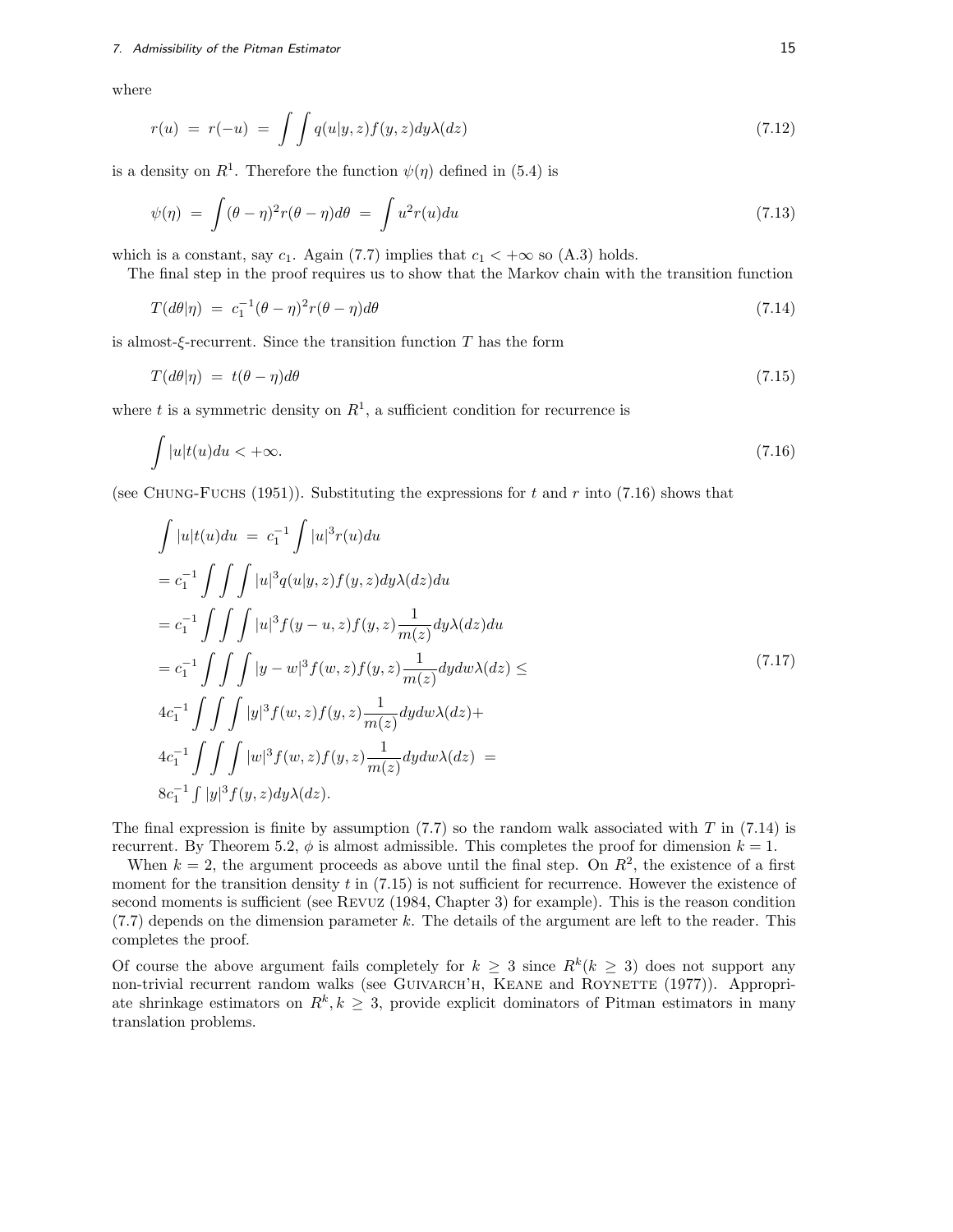The results in PERNG (1970) show that in the case of  $k = 1$ , failure of the third moment assumption can lead to inadmissibility of the Pitman estimator. It is encouraging that the Markov chain arguments used here reproduce results which are known to be fairly sharp. At present, very little more is known concerning the sharpness of the Markov chain argument in Theorem 6.3. Work in this direction is underway.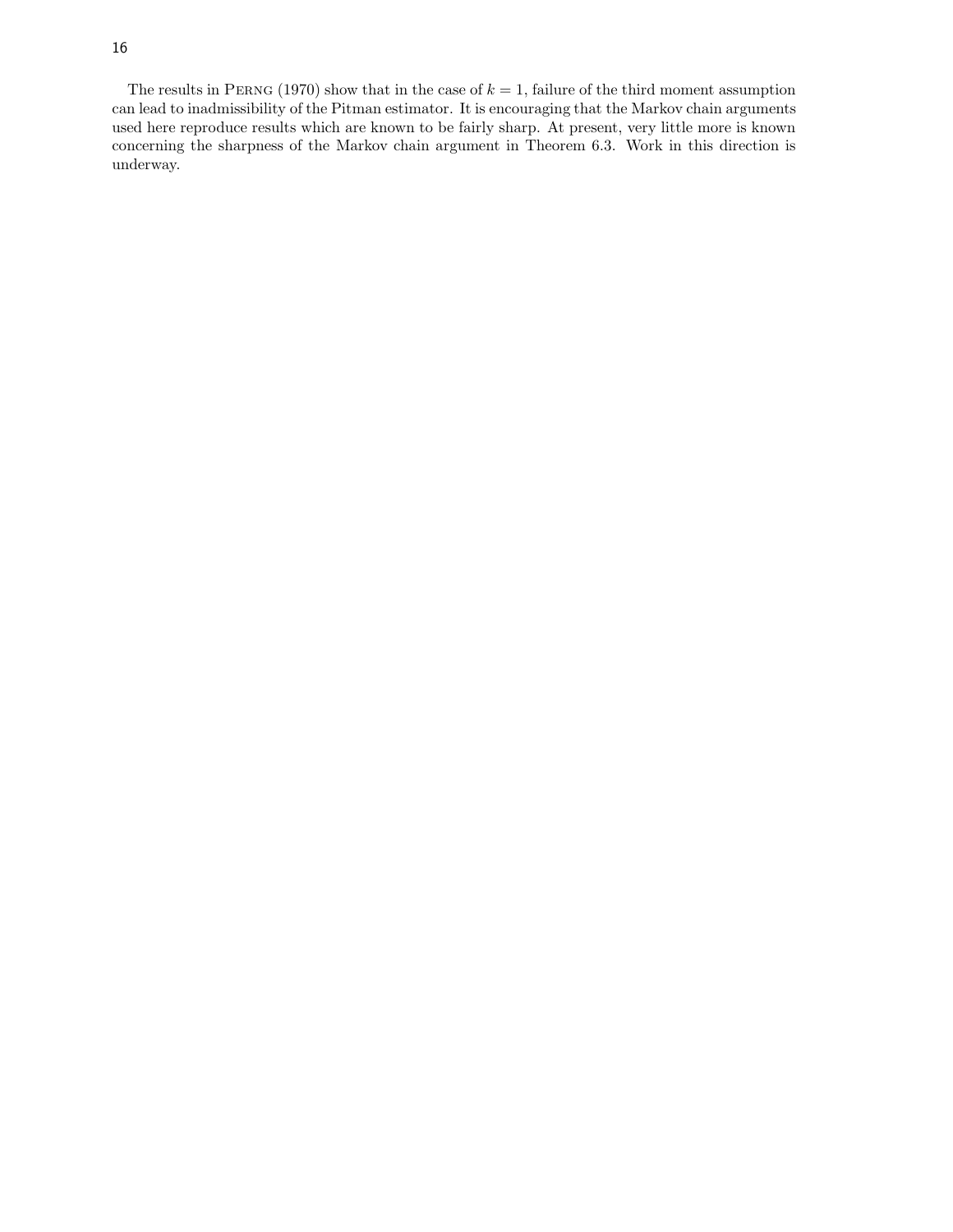## References

- 1. Berger, J.O. and Srinivasan, C. (1978). Generalized Bayes estimators in multivariate problems. Ann. Statist. **6**. 783–801.
- 2. Blyth, C.R. (1951). On minimax statistical procedures and their admissibility. Ann. Math. Statist. **22**, 22–42.
- 3. Brown, L. (1971). Admissible estimators, recurrent diffusions, and insolvable boundary value problems. Ann. Math. Statist. **42**. 855–904.
- 4. BROWN, L. and HWANG, J.T. (1982). A unified admissibility proof. In Statistical Decision Theory and Related Topics IV. (S.S. Gupta and J.O. Berger, eds.). **1**, 299–324. Academic Press, New York.
- 5. Chung, K.L. and Fuchs, W.H. (1951). On the distribution of values of sums of random variables. Mem. Amer. Math. Soc. **6** 1–12.
- 6. Diaconis, P. and Strook, D. (1991). Geometric bounds for eigenvalues of Markov chains. Ann. Appl. Probab. **1**, 36–61.
- 7. Eaton, M.L. (1992). A statistical diptych: Admissible inferences-Recurrence of symmetric Markov chains. Ann. Statist. **20**, 1147–1179.
- 8. Eaton, M.L. (1997). Admissibility in quadratically regular problems and recurrence of symmeteric Markov chains: Why the connection? Jour. Statist. Planning and Inference. **64**, 231–247.
- 9. Guivarc'h, Y. Keane, M. and Roynette, B. (1977). Marches aleatoires sur les Groupes de Lie. Lecture Notes in Math. **624**. Springer Verlag, New York.
- 10. Hobert, J.P. and Robert, C.P. (1999). Eaton's Markov chain, its conjugate partner and Padmissibility. To appear in Ann. Statist.
- 11. JAMES, W. AND STEIN, C. (1961). Estimation with quadratic loss. In Proc. Fourth Berkeley Symp. Math. Statist. Probab. **1**, 361–380. University of California Press, Berkeley.
- 12. Johnson, B. (1991). On the admissibility of improper Bayes inferences in fair Bayes decision problems. Ph.D. Thesis, University of Minnesota.
- 13. Karlin, S. (1958). Admissibility for estimation with quadratic loss. Ann. Math. Statist. **29**, 406–436.
- 14. Kelly, F.P. (1979). Reversibility and Stochastic Networks. Wiley, New York.